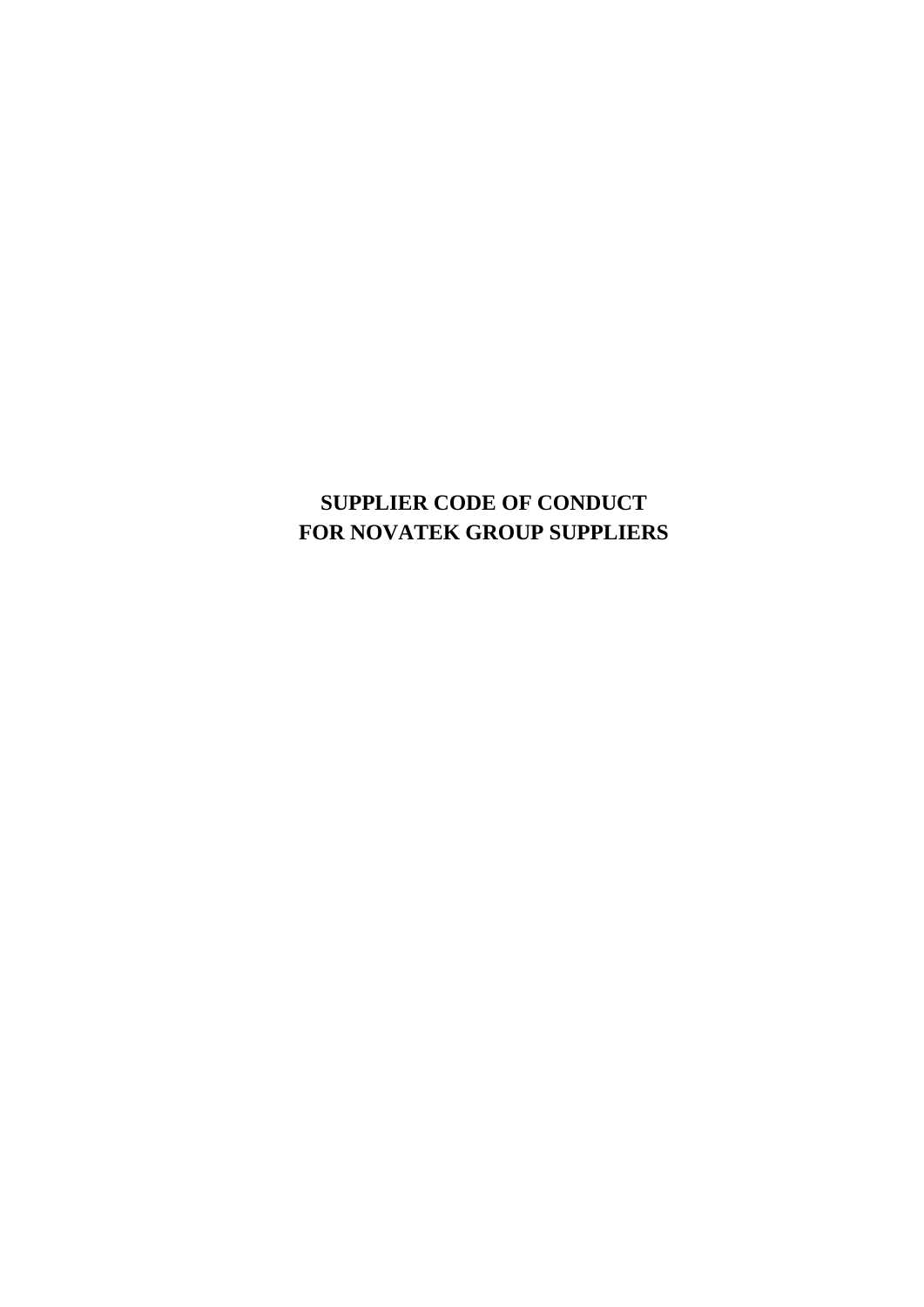| 6. ENVIRONMENTAL PROTECTION, OCCUPATIONAL HEALTH AND SAFETY5 |  |
|--------------------------------------------------------------|--|
|                                                              |  |
|                                                              |  |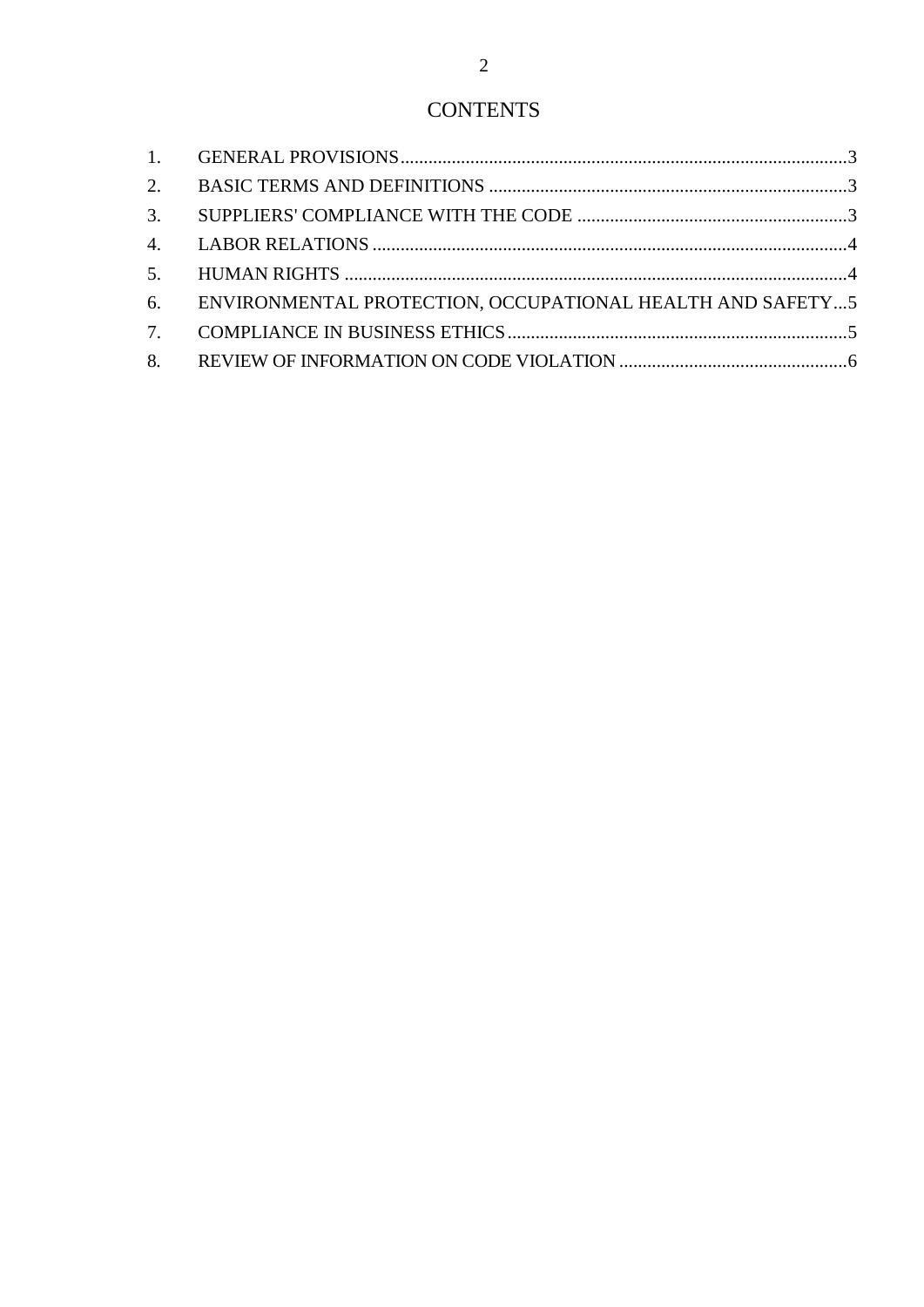#### **1. GENERAL PROVISIONS**

<span id="page-2-0"></span>1.1. When purchasing goods, works and services, NOVATEK engages with entities across all industries, both domestically and internationally, always upholding high standards of ethics, business transparency and integrity principles, as well as maintaining a strong commitment to sustainable business development.

1.2. Sustainable development is an integral part of NOVATEK's corporate strategy. In its day-to-day operations, NOVATEK treats sustainable development and all its aspects with utmost responsibility. These include occupational health and industrial safety, corporate governance, business ethics, and environmental protection.

1.3. NOVATEK views sustainable development as providing clean and affordable energy to people and industries, generating economic value and opportunities for society through payment of taxes, creating new jobs, offering comprehensive support to local communities where NOVATEK operates, maintaining human rights, mitigating environmental impact, including optimized and improved approaches to environmental protection, as well as maintaining human rights, upholding basic business ethics, combating corruption and protecting the environment in its procurement activities.

#### <span id="page-2-1"></span>**2. BASIC TERMS AND DEFINITIONS**

2.1. **The Code** means the NOVATEK Group's Supplier Code of Conduct.

2.2. **NOVATEK** means NOVATEK, Joint-Stock Company (NOVATEK JSC), as well as companies it controls (to which NOVATEK is a direct or indirect participant), together constituting the NOVATEK Group.

<span id="page-2-2"></span>2.3. **Supplier** means any legal entity or individual that supplies goods, performs works or provides services to NOVATEK.

### **3. SUPPLIERS' COMPLIANCE WITH THE CODE**

3.1. NOVATEK expects that Suppliers should:

 uphold business transparency and integrity principles, business ethics and sustainable development, as well as the guiding principles of the UN Global Compact, the International Labour Organization, the Declaration on Fundamental Principles and Rights at Work, and applicable environmental protection and industrial safety laws;

 comply with the Code, including adopting and implementing their own supplier code of conduct, incorporating key provisions hereof; and

- ensure the Code is followed by:
	- their respective employees;
	- companies and entities under their control; and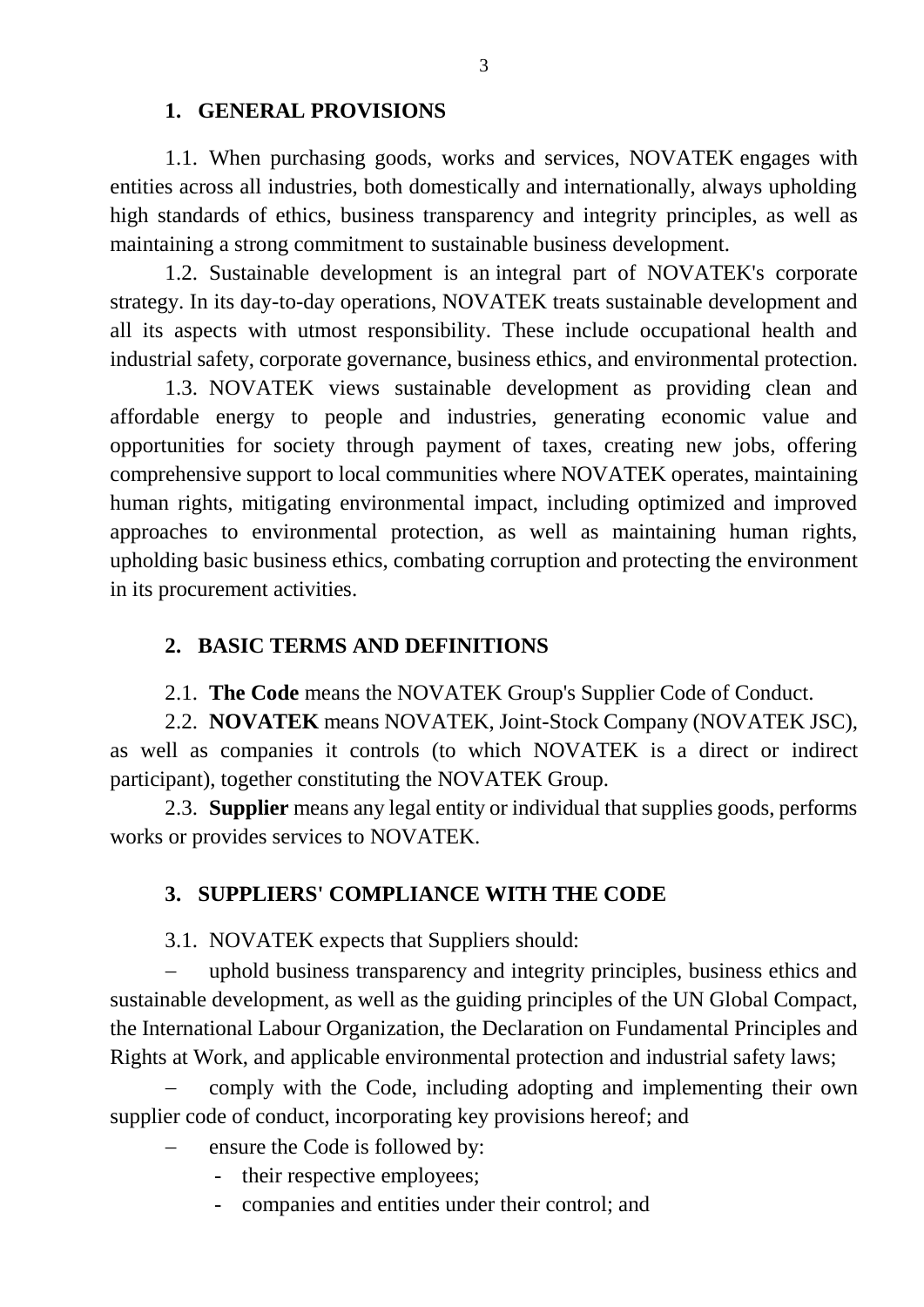- subcontractors engaged for performance of contracts between Suppliers and NOVATEK.

<span id="page-3-0"></span>3.2. NOVATEK encourages Suppliers to communicate the provision of the Code to their counterparties.

### **4. LABOR RELATIONS**

4.1. NOVATEK adheres to social partnership principles in its employees relations and strives to be a responsible employer not only by following applicable laws, but also through a number of voluntary undertakings in developing, training, and offering social support to, and incentives for, its employees. NOVATEK expects Suppliers to be committed to these principles.

4.2. NOVATEK expects that Suppliers should:

 recognize the freedom of association and promote the exercise of the right to collective bargaining and freedom of speech, not interfere with the employees in exercise of their labor rights, freedoms and legitimate interests and protection thereof in any manner not prohibited by law;

prevent the use of child and forced labor;

 provide a working environment free of discrimination and harassment; not discriminate against people on the basis of race, skin color, sexual orientation, nationality, disability, religion, political views, trade union membership and other discriminatory grounds in accordance with applicable laws;

 ensure that fair and objective wages, benefits and other employment conditions are provided in accordance with applicable laws;

 ensure safe working conditions that meet regulatory occupational health and safety requirements, including housing conditions (if required by applicable laws); and

<span id="page-3-1"></span> implement measures for improving work conditions, occupational health and safety and reducing professional risks.

## **5. HUMAN RIGHTS**

5.1. NOVATEK expects Suppliers to adhere to the human rights principles towards their employees as well as any third parties, respect for their honor and dignity, as well as social responsibility towards local communities in the regions of operations.

5.2. NOVATEK expects that Suppliers should:

 comply with the requirements of applicable laws related to labor conditions and the rights of local communities in the regions of operations;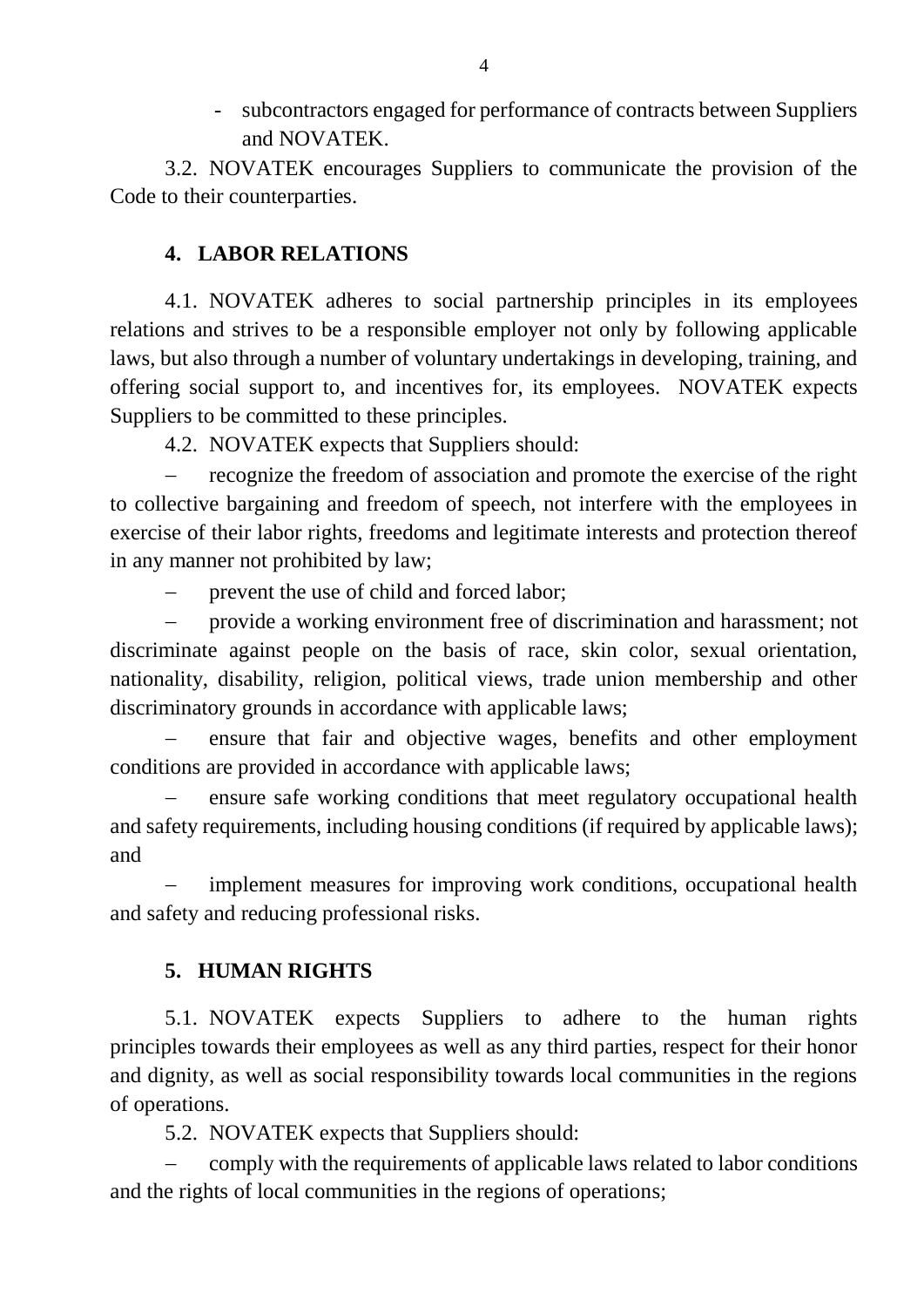support the principles set out in the Universal Declaration of Human Rights and the principles of the United Nations Global Compact;

 respect the human dignity and rights of their employees, as well as those of any third parties;

 contribute to economic and social development in the regions of operations, offer comprehensive support to local communities in the regions of operations, and respect their cultural heritage and traditions; and

 keep personal data confidential and follow applicable laws when processing the same.

## <span id="page-4-0"></span>**6. ENVIRONMENTAL PROTECTION, OCCUPATIONAL HEALTH AND SAFETY**

6.1. NOVATEK expects that Suppliers should act responsibly in terms of occupational health and safety, environmental protection, and use of natural resources.

6.2. NOVATEK expects that when manufacturing and supplying goods, performing works and services Suppliers should:

 comply with all applicable laws on environmental protection, occupational health, industrial and fire safety; and

<span id="page-4-1"></span> comply with the requirements of contracts with NOVATEK in terms of environmental protection, occupational health, industrial and fire safety.

### **7. COMPLIANCE IN BUSINESS ETHICS**

7.1. NOVATEK expects that Suppliers should uphold business ethics and integrity principles.

7.2. NOVATEK expects that Suppliers should:

 comply with all applicable laws when having contractual relations with NOVATEK;

 prevent any acts of corruption related to criminal profit legalization (money laundering) and adhere to the requirements of the NOVATEK Anti-Corruption Policy and acts of similar or identical nature of its controlled entities;

 avoid actions or omission giving rise to conflicts in business relationships, commit to settle the arising conflicts based on the balance between interests of all participants to business relations;

 prohibit improper use of Confidential Information and prevent its unlawful use; comply with the requirements of contracts and agreements signed with NOVATEK regarding protection of Confidential Information; and